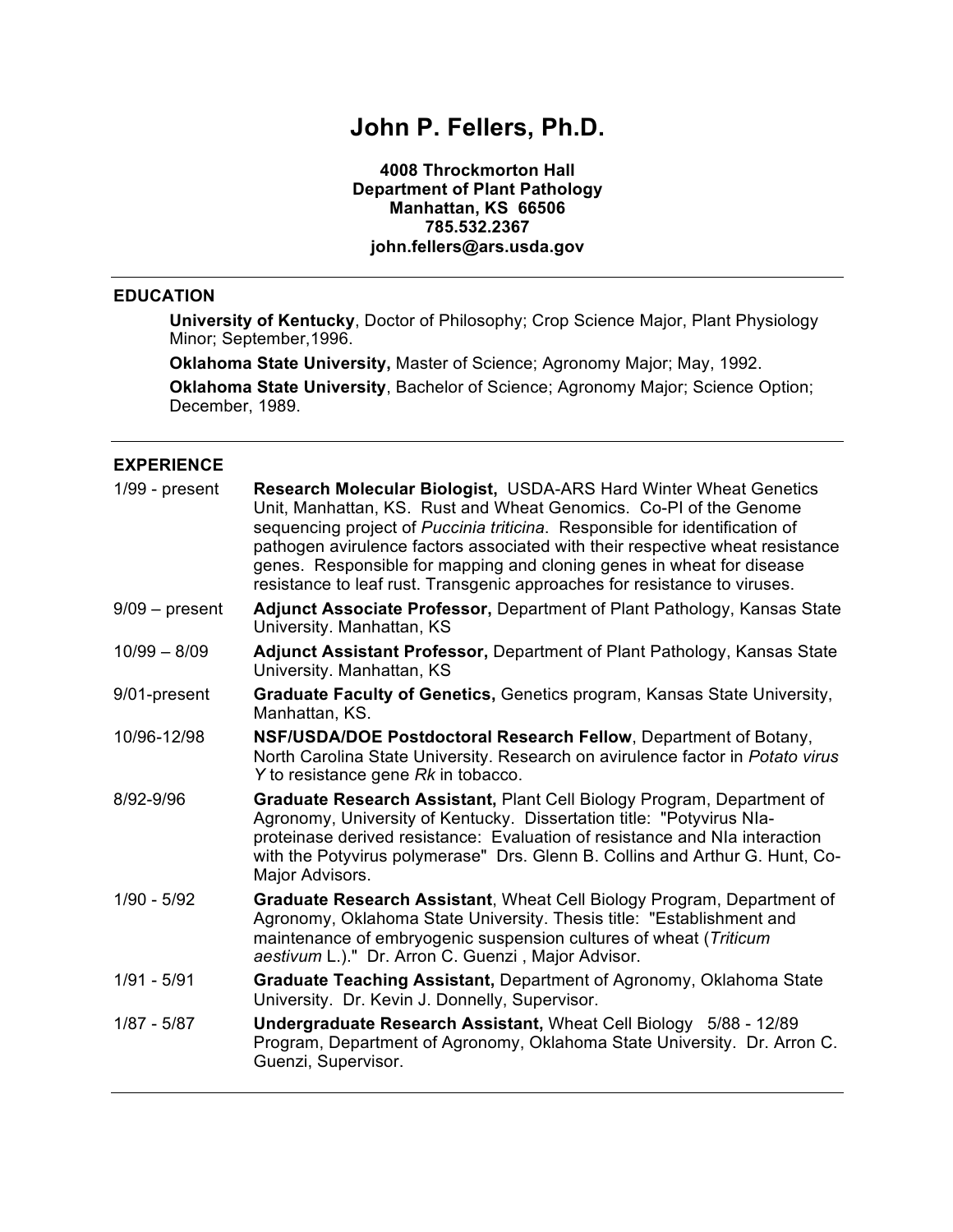### **PROFESSIONAL AWARDS**

**USDA-ARS Certificate of Merit**. November, 1999. March, 2003, February, 2005. February, 2007, 2008, 2009

**Graduate Research Excellence Award**, Oklahoma State University, May, 1992.

**Doyle Peaslee Outstanding Graduate Student Award**. University of Kentucky, February, 1996.

#### **PUBLISHED MANUSCRIPTS (\* Supervised graduate students/post-docs)**

**Fellers, JP**, HN Trick, L Cruz, and J Rupp. Method for producing plant germplasm resistant to RNA viruses via RNAi. Patent Application Filed September 28, 2013

*Rezac Harrison, N*, AK Fritz, JI Glasscock, S Ahmed, DN Messina, and **JP Fellers**. 2015. Using RNA-seq and *in silico* subtraction to identify resistance gene analog markers for *Lr16* in wheat. The Plant Genome. 8(2):1-9.

Bruce M, Neugebauer KA, Joly DL, Migeon P, Cuomo CA, Wang S, Akhunov E, Bakkeren G, Kolmer JA and **Fellers JP** (2014) Using transcription of six Puccinia triticina races to identify the effective secretome during infection of wheat. Front. Plant Sci. **4**:520. doi: 10.3389/fpls.2013.00520

Shoup Rupp, JL\*, ZG Simon\*, B Gillett-Walker\*, and **JP Fellers**. 2014. Resistance to *Wheat streak mosaic virus* identified in synthetic wheat lines. Euphytica 198:223-229.

Cruz, L\*, JL Shoup Rupp\*, H Trick, and **JP Fellers**. 2013. Stable resistance to Wheat streak mosaic virus in wheat mediated by RNAi. In Vitro Cell Dev Biol.-Plant . DOI 10.1007/s11627-014-9634-0

**Fellers, JP**, BM Soltani, M Bruce\*, R Linning, CA Cuomo, LJ Szabo, and G Bakkeren. 2013. Conserved loci of leaf and stem rust fungi of wheat share synteny interrupted by lineage-specific influx of repeat elements. BMC Genomics. 14:60-72.

Bakkeren, G, X Song, V Panwar, R Linning, X Wang, C Rampitcsh, B McCallum, **J Fellers**, and B Saville. 2012. Functional genomic approaches in cereal rusts. Can J Plant Pathol, 34:3-12

Alexander, LM, F. Kirigwi, F, AK Fritz and **JP Fellers**. 2011. Mapping and QTL analysis of drought tolerance in a spring wheat population using AFLP and DArT markers. Crop Sci. 52:253-261.

Fuentes-Bueno, I., Price, J., Rush, C.M., Siefers, D.L., and **Fellers, J.P**. 2011. *Triticum mosaic virus* isolates in the Southern Great Plains. Plant Dis.95:1516-1519.

Xu, J., Linning, R., **Fellers, J.**, Dickinson, M., Zhu, W., Antonov, I., Borodovsky, M., Eilam, T., Anikster, Y., McCallum, B., Banks, T., Munro, S., Mayo, M., Wynhoven, B., Ali, J., Moore, R., Joly, D.L., Donaldson, M.E., Saville, B. and Bakkeren, G. 2011. Gene discovery in EST sequences from the wheat leaf rust fungus *Puccinia triticina* sexual spores, asexual spores and haustoria, compared to other rust and corn smut fungi. BMC Genomics 12:161 doi:10.1186/1471-2164-12-161.

Seifers, D.L., Martin, T.J., and **Fellers, J.P.** 2011. Occurrence and yield effects of wheat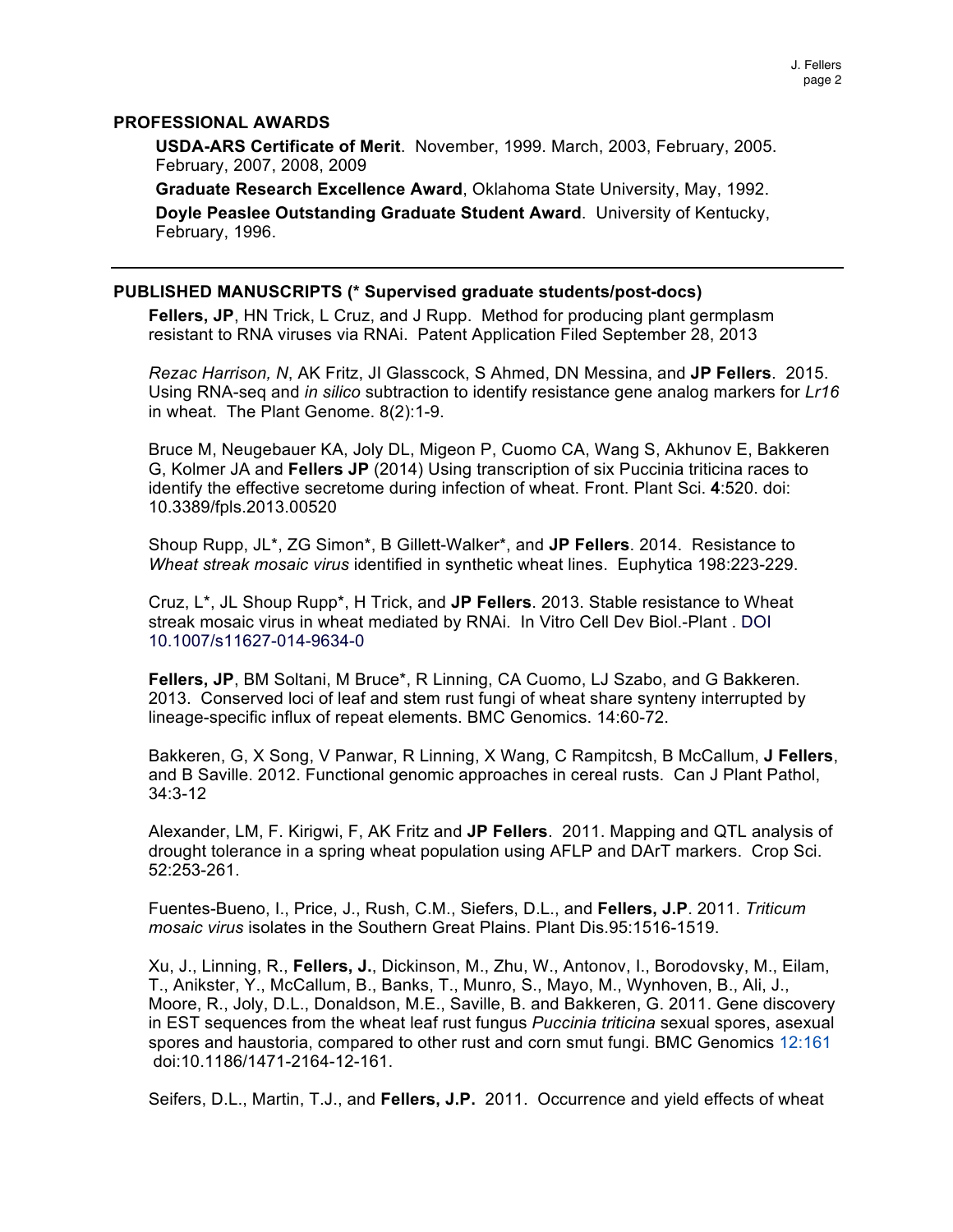infected with *Triticum mosaic virus* in Kansas. Plant Dis. 94: 95:183-188

Seifers, DL, TJ Martin, and **JP Fellers**. 2010. An experimental host range for *Triticum mosaic virus*. Plant Dis. 94:1125-1131

Faris, JD, Z Zhang, H Lu, S Lu, L Reddy, S Cloutier, **JP Fellers**, SW Meinhardt, JB Rasmussen, SS. Xu, RP Oliver, KJ Simons, and TL. Friesen. 2010. A unique wheat disease resistance-like gene governs effector-triggered susceptibility to necrotrophic pathogens. PNAS 107:13544-13549.

Price, JA, J Smith, A Simmons, **J Fellers**, and CM Rush. 2010. Multiplex real-time RT-PCR for detection of *Wheat streak mosaic virus* and *Triticum mosaic virus*. J of Virol Meth. 165:198-201

**Fellers, JP,** DL Seifers, M Ryba-White, TJ Martin. 2009. The complete sequence of *Triticum* mosaic virus, a new wheat-infecting virus of the High Plains. Arch of Virology. 154:1511-1515.

Aggarwal, R., TR Benatti, N Gill, C Zhao, MS Chen, **JP Fellers**, BJ Schemerhorn, and JJ Stewart. 2009. A BAC-based physical map of the Hessian fly genome. BMC Genomics 10:293-309

\*Huang, L, \*S Brooks, W Li, **J Fellers**, JC Nelson, and B Gill. 2009 Evolution of new disease specificity at a simple resistance locus in a crop-weed complex: Reconstitution of the *Lr21* gene in wheat. Genetics. 182:595-602.

Faris, JD, HJ Lu, Z Zhang, L Reddy, ZH Liu, SS Xu, CG Chu, N Abeysekara, **JP Fellers,** S Cloutier, B Keller, SR Scofield, and TL Friesen. 2009. Genetics of host-pathogen interactions in the wheat- *Stagonospora nodorum* pathosystem. Proceedings of XV International Wheat Genetics Symposium. Australia.

Seifers, DL, TJ Martin, TL Harvey, **JP Fellers,** and JP Michaud. 2009. Identification of the wheat curl mite as the vector of *Triticum* mosaic virus. Plant Dis. 93:25-29

**Fellers, JP**. 2008. Genome filtering using methylation-sensitive restriction enzymes with six base pair recognition sites. Plant Genome 1:146-152.

Faris, JD, Z Zengcui, **JP Fellers**, and BS Gill. 2008. Micro-colinearity between rice, *Brachypodium*, and *Triticum monococcum* at the wheat domestication locus *Q.* Functional Integrative Genomics. 8:149-164.

Seifers, DL, Martin, TJ, Harvey, TL, **Fellers, J**, Stack, J, Ryba-White, M, Haber, S, Krokhin, O, Spicer, V, Lovat, N, Yamchuk, A, and Standing, KG. 2008. *Triticum* mosaic virus: A new virus isolated from wheat in Kansas. Plant Dis. 92:808-817.

\*Barrett-Bremencamp, B, JD Faris, and **JP Fellers**. 2008. Molecular mapping of the leaf rust resistance gene Lr17a in wheat. Crop Science. 48:1124–1128

Hulbert, SH, J Bai, **JP Fellers**, MG Pacheco, and RL Bowden. 2007. Gene expression patterns in near isogenic lines for wheat rust resistance gene *Lr34/Yr18*. Phytopathology. 97:1083-1093.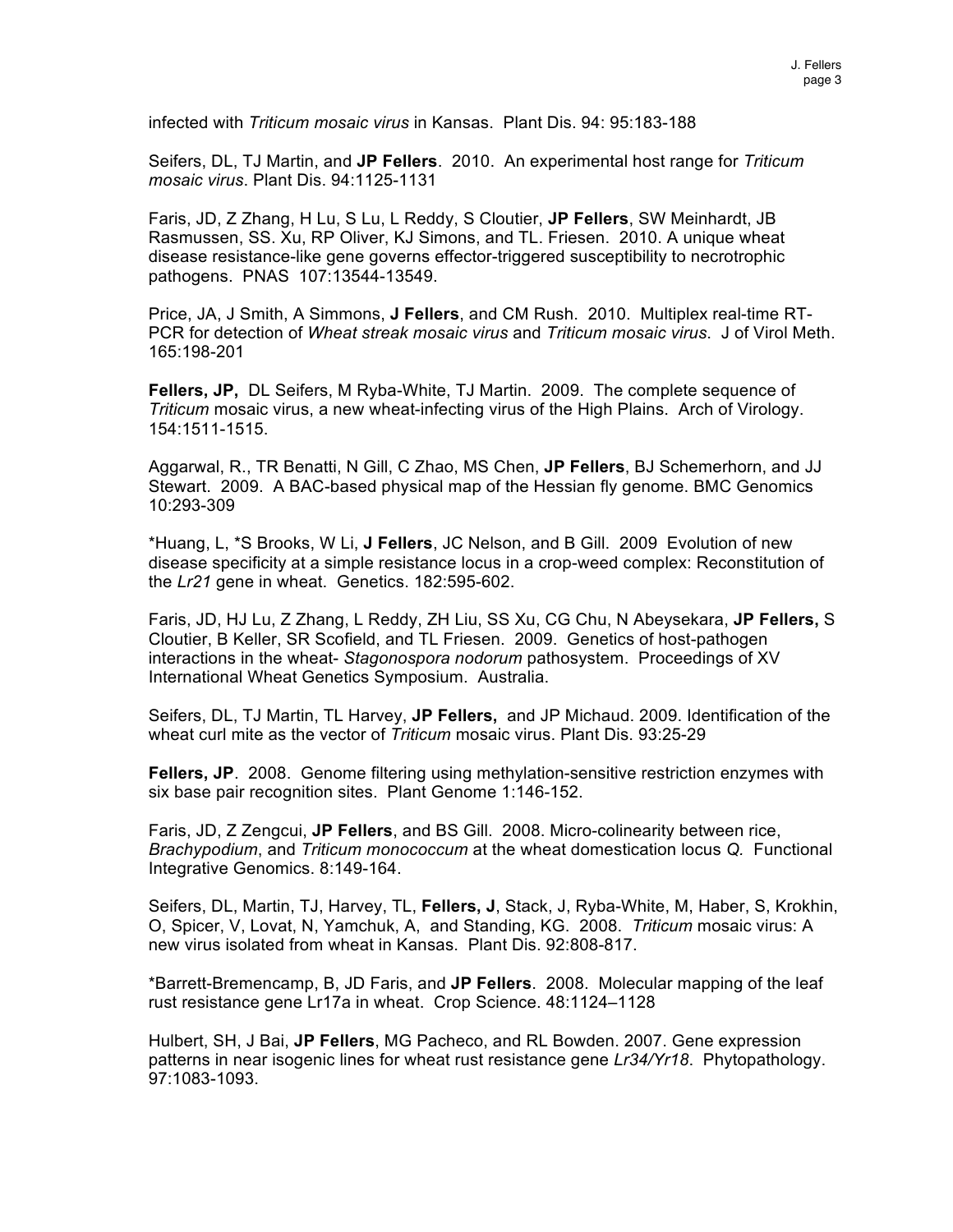\*Hill-Ambroz, K, \*CA Webb, AR Matthews,, W Li, BS Gill and **JP Fellers**. 2006. Expression analysis and physical mapping of a cDNA library of Fusarium head blight infected wheat spikes. The Plant Genome, Suppl. to Crop Sci 46:S15-S26

\*Webb, CA and **JP Fellers**. 2006. Cereal rust fungi genomics and the pursuit of virulence and avirulence factors. FEMS Microbiol Lett 264:1–7.

\*Webb, CA, LJ Szabo, G Bakkeren, R Staples, C Garry, M Eversmeyer and **JP Fellers**. 2006. Using Biolistics with *Puccinia triticina* as a method of Transient Expression and Insertional Mutagenesis. Functional and Integrative Genomics. 6:250-260

\*Brooks, SA, L Huang, \*MN Herbel, JD Faris, BS Gill, G Brown-Guedira and **JP Fellers**. 2006. Structural variation and evolution of a defense-gene cluster in natural populations of *Aegilops tauschii*. Theoretical Applied Genetics. 112:618-626.

Lu, H, **JP Fellers**, T Friesen, SW Meinhardt, and JD Faris. 2006. Genomic analysis and marker development for the *Tsn1* locus in wheat using bin-mapped ESTs and flanking BAC contigs. Theoretical Applied Genetics. 112:1132-1142.

Maddur, AA, X Liu, YC Zhu, **JP Fellers**, B Oppert, Y Park, J Bai, GE Wilde, and MS Chen. 2006. Cloning and characterization of protease inhibitor-like cDNAs from the Hessian Fly *Mayetiola destructor* (Say). Insect Molecular Biology. 15:485-496.

Chen, M, **JP Fellers**, YC Zhu, JJ Stuart, S Hulbert, M. El-Boussini, and X Liu. 2006. A super-family of genes coding for secreted salivary gland proteins from the Hessian fly *Mayetiola destructor* (Say). Journal of Insect Science. 6:1-13.

Liu, X, **JP Fellers**, YC Zhu, NS Mutti, M El-Bouhssini, MS Chen. 2006 Cloning and characterization of cDNAs encoding carboxypeptidase-like proteins from the gut of Hessian fly larvae [*Mayetiola destructor* (Say)]. Insect Biochemistry and Molecular Biology. 36:665- 673.

Simons KJ, **Fellers JP**, Trick HN, Zhang Z, Tai YS, Gill BS, Faris JD. 2006. Molecular characterization of the major wheat domestication gene *Q*. Genetics. 172:547-555.

Lamoureux, D, DG Peterson, W Li, **JP Fellers**, and BS Gill. 2005. The efficacy of Cotbased gene enrichment in wheat (*Triticum aestivum* L.) Genome. 48:1120-1126.

Li, W, P Zhang, **JP Fellers**, B Friebe and BS Gill. 2004. Sequence composition, organization, and evolution of the core Triticeae genome. Plant Journal. 40:500-511.

Zhang, P, Li, W, **JP Fellers**, B Friebe and BS Gill. 2004. BAC-FISH in wheat identifies chromosome landmarks consisting of different types of transposable elements. Chromosoma. 112:288-299.

Liu, XM, **Fellers, JP**, Wilde, GE, Stuart, JJ and Chen, MS. 2004. Characterization of two genes expressed in the salivary glands of the Hessian fly [*Mayetiola destructor* (Say)]. Insect Biochemistry and Molecular Biology. 34(3):229-237.

Chen, MS, **Fellers, JP**, Stuart, JJ, Reese, JC, Liu, XM. 2004. A group of related cDNAs encoding secreted proteins from Hessian fly [*Mayetioloa destructor* (Say)] salivary glands. Insect Molecular Biology. 13(1):101-108.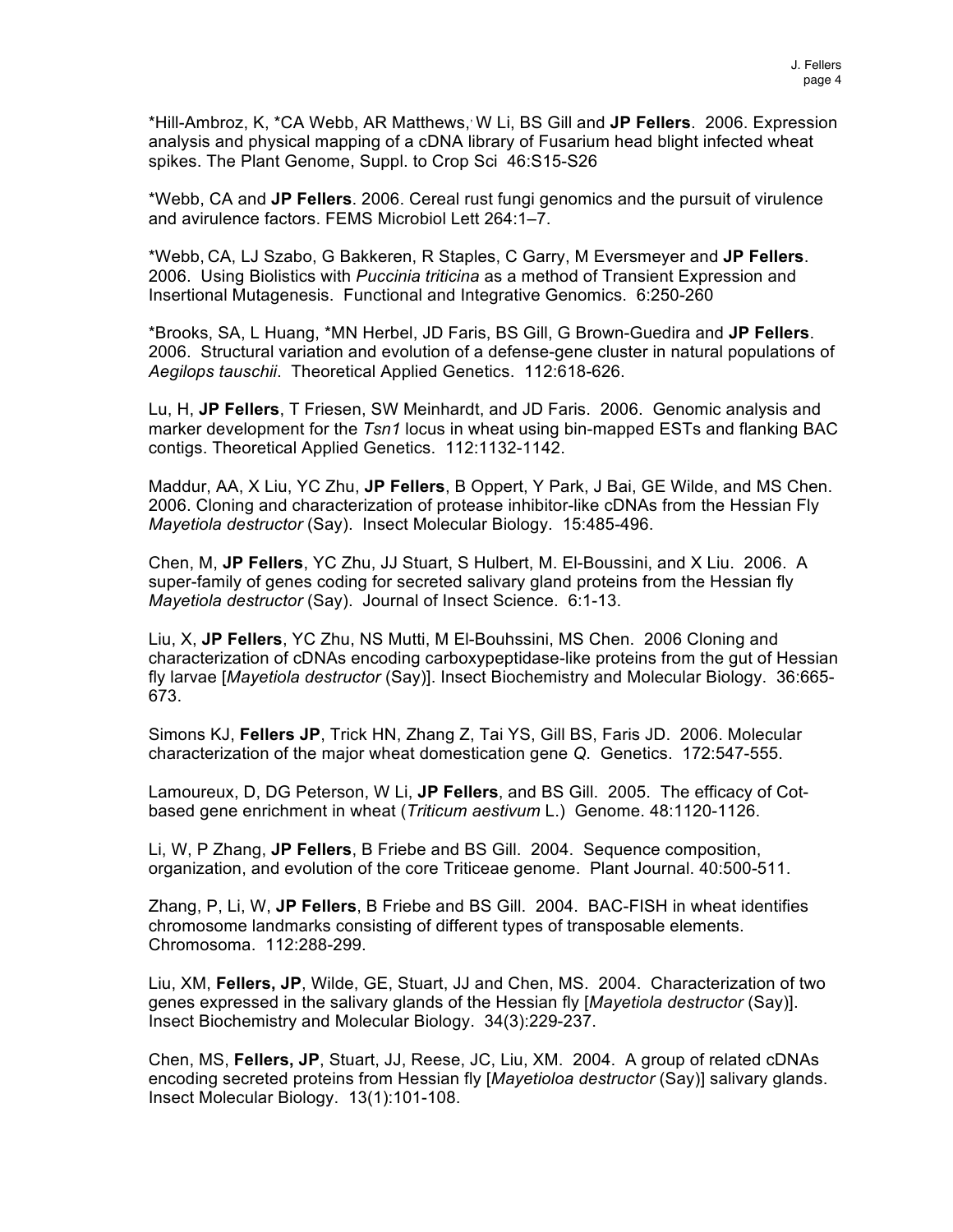Guenzi, AC, KM Scheets, and **JP Fellers.** 2004. A non-morphogenetic wheat cell line for cellular and molecular biology research. Plant Cell Tissue and Organ Culture. 78:23-28.

Huang, L, \*SA Brooks, W Li, **JP Fellers**, HN Trick, and BS Gill. 2003. Map-based cloning of leaf rust resistance gene *Lr21* from the large and polyploid genome of bread wheat. Genetics. 164:655-664.

Faris, JD, **JP Fellers**, SA Brooks, and BS Gill. 2003. A bacterial artificial chromosome contig spanning the major domestication locus *Q* in wheat and identification of a candidate gene. Genetics. 164:311-321.

\*Maleki, L, JD Faris, RL Bowden, BS Gill, and **JP Fellers**. 2003. Physical and genetic mapping of wheat kinase analogs and NBS-LRR resistance gene analogs. Crop Science. 43:660-670

Venkatappa, KT, **JP Fellers**, and J. Zhou. 2003. Isolation and characterization of *in planta* induced genes of *Puccinia triticina*. Molecular Plant Pathology. 4(1):51-56

\*Hill-Ambroz, KL, GL Brown-Guedira, and **JP Fellers**. 2002. Modified rapid DNA extraction protocol for high throughput microsatellite analysis in wheat. Crop Science. 42:2088-2091.

\*Brooks, SA, L Huang, BS Gill, and **JP Fellers**. 2002. Analysis of 106 kb of contiguous DNA sequence from the D genome of wheat reveals high gene density and a complex arrangement of genes related to disease resistance. Genome. 45:963-972

Fellers, JP, D Tremblay, M. Handest, and SA Lommel. 2002. The Potato virus Y M<sup>S</sup>N<sup>R</sup> NIb-replicase is the elicitor of a veinal necrosis-hypersensitive response in root knot nematode resistant tobacco. Molecular Plant Pathology. 3(3):145-152.

Brown, S, **J Fellers**, T Shippy, E Richardson, M Maxwell, J Stuart, and R Denell. 2002. Sequence analysis of the *Tribolium* HOMC: the region corresponding to the *Drosophila* ANTC. Genetics. 160:1067-1074.

Boyko, E, R Kalendar, V Korzun, **J Fellers**, A Korol, AH Schulman, and BS Gill. 2002. A high-density cytogentic map of the *Aegilops tauschii* genome incorporating retrotransposons and defense related genes: Insights into cereal chromosome structure and function. Plant Molecular Biology. 48(5/6): 767-790.

Brown, S, **J Fellers**, T Shippy, R Denell, M Stauber, and U Schmidt-Ott. 2001. A strategy for mapping *bicoid* on the phylogenetic tree. Current Biology. 11(20):R43-44.

Gill, BS, WL Li, A Anand, **J Fellers**, H Trick, S Muthukrishnan, DJ Liu and PD Chen. 2000. Analysis of genes induced in wheat spikes upon infection with *Fusarium graminearum* and their manipulation to improve wheat plant resistance to *Fusarium* head scab disease. Proceedings of the International Symposium on Wheat Improvement for Scab Resistance. p 139-139.

**Fellers, JP**, GB Collins, and AG Hunt. 1998. The NIa-proteinase of different plant potyviruses provide specific resistance to viral infection. Crop Science. 38:1309-1319.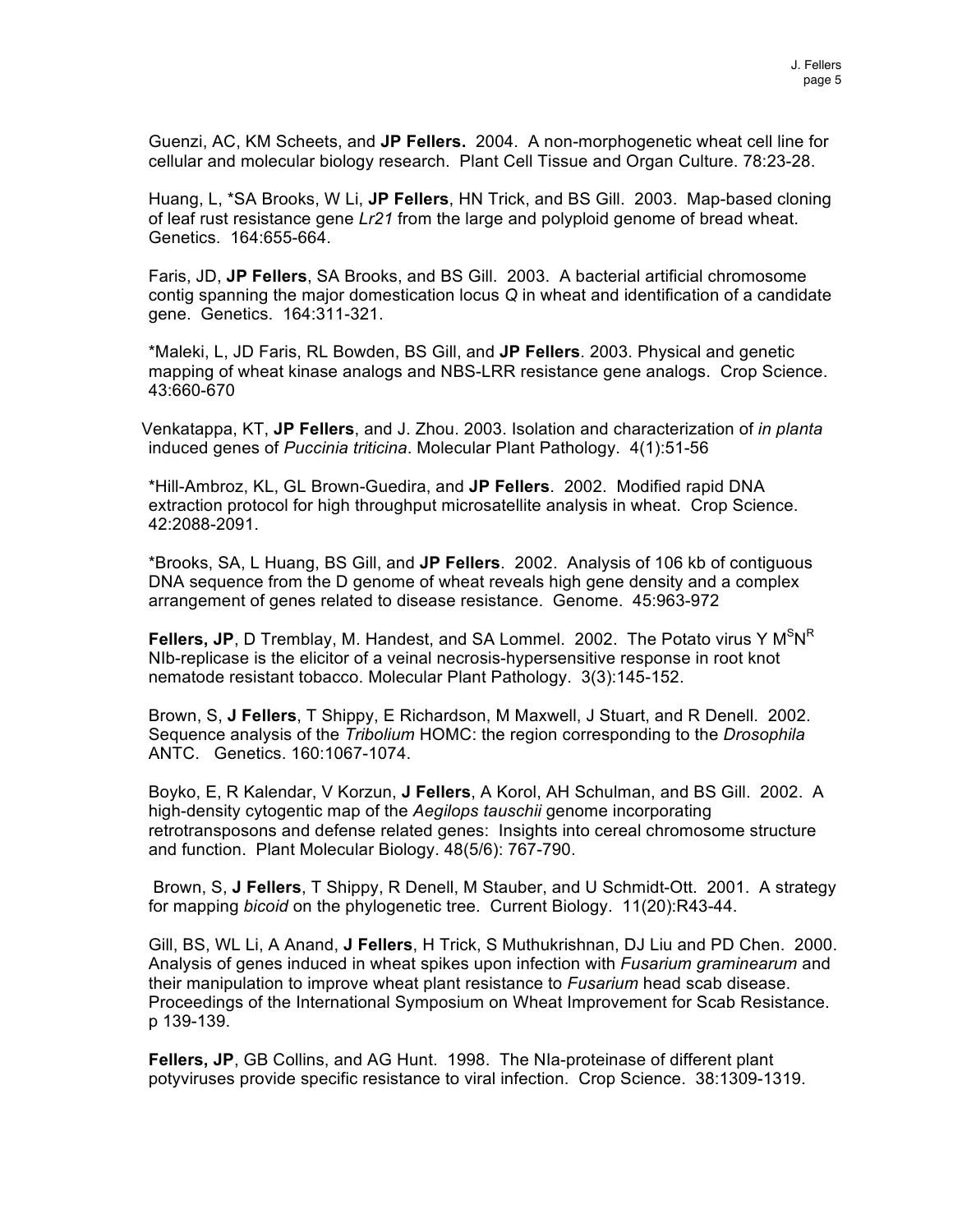**Fellers, JP**, J Wang, Y Hong, GB Collins, and AG Hunt. 1998. In vitro interactions between a potyvirus-encoded, genome-linked protein and RNA-dependent RNA polymerase. Journal of General Virology. 79:2043-2049.

**Fellers, JP**, AC Guenzi, and DR Porter. 1997. Proteins associated with somatic embryogenesis of wheat. Journal of Plant Physiology. 151:201-208

Torisky, R, **JP Fellers**, and G Collins. 1996. A focusing method for bombardment with the DuPont/BioRad PDS1000 microprojectile system. Plant Molecular Biology Reports. 14:124-133

**Fellers, JP**, AC Guenzi, and CM Talliaferro. 1995. Factors affecting the establishment and maintenance of embryogenic callus and suspension cultures of wheat (*Triticum aestivum* L.). Plant Cell Reports. 15 (3-4):232-237.

# **OTHER PROFESSIONAL MEETINGS AND TRAINING**

- High-throughput BAC Fingerprinting, UC Davis, Davis, CA, July 2004.
- Keynote Speaker, Oklahoma Governor's Conference on Agriculture and Economic Growth, April 2004.
- The role of the potyviral NIa-proteinase in viral replication. Gordon Research Conference. Viruses and Cells. Tilton, NH. June 11-16, 1995.
- Fourth Gatlinburg Symposium, Plant Genome Analysis. Knoxville, TN. June 9-12, 1993.

# **PROFESSIONAL SOCIETIES**

- American Phytopathological Society
- International Society for Molecular Plant-Microbe Interactions
- American Association for the Advancement of Science
- American Society of Agronomy (ASA)
- Crop Science Society of America

# **PROFESSIONAL ACTIVITIES**

- National Wheat Improvement Committee, National Wheat Genomic Sub-Committee, USDA Rep. 2011-2013
- Crop Science Society C-7 subdivision Chair-elect, 2011, Chair 2012, Past Chair 2013.
- DOE-USDA Biomass Research and Development Initiative grant panel member. July 2011, 2012, Phase 1 and 2.
- DOE-USDA Biomass Research and Development Initiative grant panel member. July 2009.
- Candidate for National Crop Science Society C-7 subdivision Board representative 2009.
- USDA-CREES Small Business Innovative Research Phase II Grant Panel for Plant Production and Protection, June 2009.
- National Wheat Genomics Conference Organizing Committee, Organized Genomics and Quality session. December 4-6. 2009
- Panel Manager, USDA-CREES SBIR Grant Panel for Plant Production and Protection. 2006, 2007